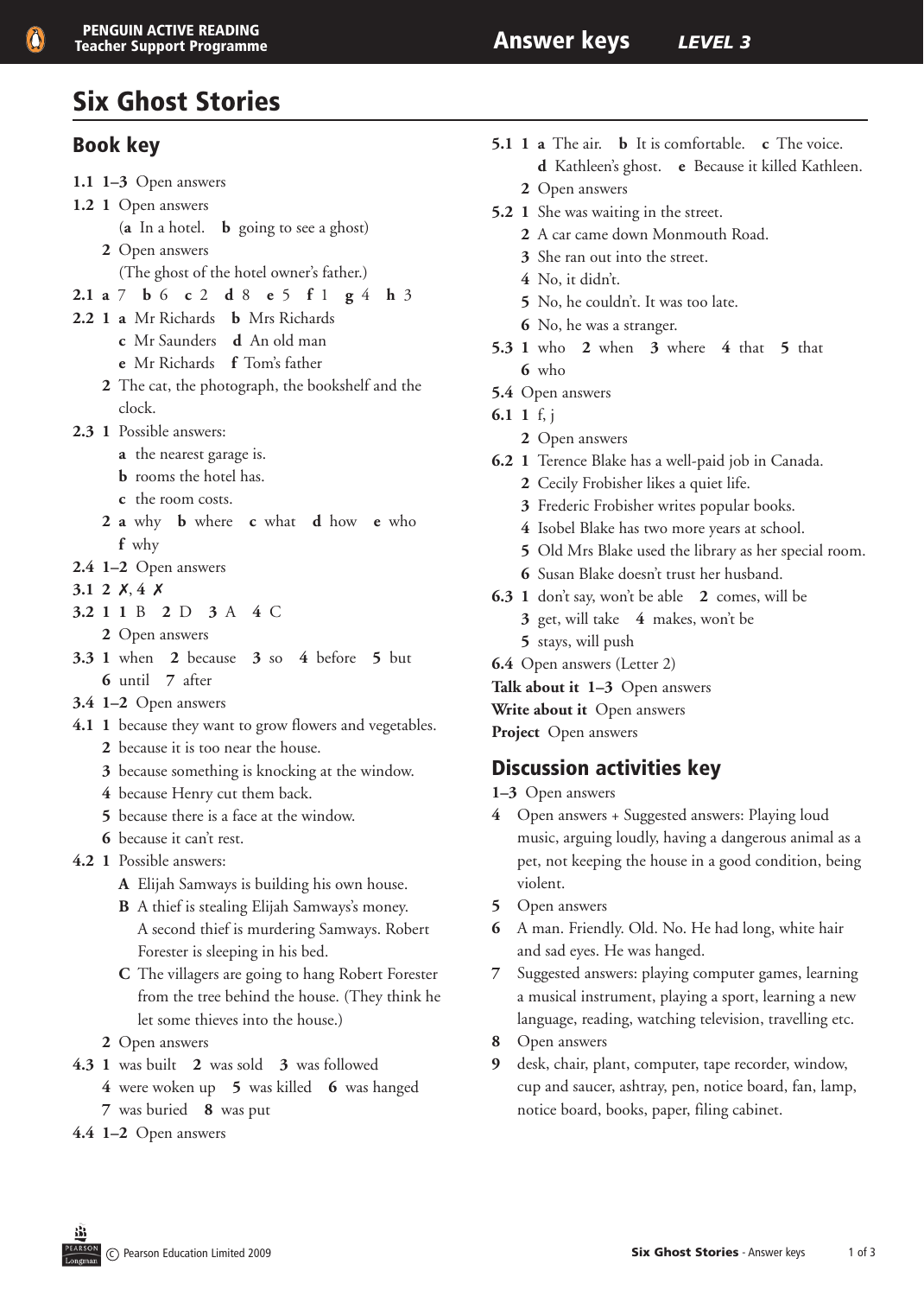# Six Ghost Stories

- **10** Roger Wingate bought the car from a garage, the garage will come and pick up his car. Roger heard the girl say, 'Turn right here' at the traffic lights. Roger was listening to music on the radio, and at first he thought the voice came from the radio. Bill gave Roger a tape recorder to tape the girl's voice. The young girl was Kathleen Henson, who was killed a year ago by Roger's car. The girl ran out from under a tree, and Roger's car hit the tree. Roger's friend Bill worked for a newspaper and Kathleen Henson's photo was in the newspaper.
- **11**  Possible words: fat, thin, tall, short, fair, dark, handsome, pretty, ugly, calm, nervous, shy.
- **12–14** Open answers

### Activity worksheets key

**1 a** garage **b** Goat **c** little **d** the bar **e** tea  **f** five

| $2^{\circ}$ | believe | in ghosts |
|-------------|---------|-----------|
|             | turn    | off       |
|             | look    | after     |
|             | make    | a bed     |
|             | feel    | sleepy    |
|             | pay     | a bill    |

- **3 a** 7 **b** 7 **c** 3 **d** 7 **e** 3 **f** 3
- **4 a** spring **b** fireside **c** windows **d** lonely  **e** leaves **f** Son **g** rude
- **5 a** afternoon **b** upstairs **c** Christmas **d** packet **e** terrible **f** kitchen
- **6 a** 5 **b** 2 **c** 1 **d** 6 **e** 3 **f** 4
- **7 a**  The Chapmans found the house of their dreams.
	- **b** Somebody was knocking at the window.
	- **c** He was afraid to pull back the curtains.
	- **d** The man's long, white hair was moving.
	- **e** Father Barnes came and listened to their story.
	- **f** The thieves stole all of Elijah Samways's money.
	- **g** The priest got down on his knees and prayed.
- **8 a** hardly **b** looking **c** lonely **d** of **e** for  **f** heavily
- **9** a <u>month</u> > year
	- **b** street > radio
	- **c**  loud > light
	- **d** <u>sometimes</u> > never
	- **e** <u>countryside</u> > seaside
	- $f$  <u>red</u> > green
	- **g** magazine > newspaper
- **10 a** music
	- **b** Because he didn't move when the lights were green.
	- **c** Clare
	- **d** He didn't want too much noise on the cassette.
	- **e** Under a tree.
	- **f** She was between twenty and twenty-five.
	- **g** She wanted to kill somebody.
	- **h** Her father and mother.
- **11 a** trust **b** stay **c** felt **d** need **e** brought  **f** knew **g** broke
- **12** refuse–accept
	- silly–sensible
	- late–early
	- empty–full
	- nervous–calm
	- opened–closed
	- difficult–easy
	- strong–weak
- **13 a** Susan **b** Terence **c** Frederic **d** Cecily
	- **e** Isobel **f** doctor **g** policeman
- **14 a** 7 o'clock in the morning.
	- **b** London
	- **c** Private letters.
	- **d** Three.
	- **e**  A big gold ring.
	- **f** Because he didn't send her a card.
	- **g** A copy of a picture by Turner.
	- **h** Mrs Sparson.

#### Progress test key

- **1 a** Story 3 **b** Story 4 **c** Story 1 **d** Story 2
	- **e** Story 6 **f** Story 5 **g** Story 6 **h** Story 3
	- **i** Story 1 **j** Story 4 **k** Story 5 **l** Story 2
- **2 Story 1 Room 7:** a car with broken lights, a picture of an old man

 **Story 2 Mrs Wood Comes Home:** a church, a woman at a window

 **Story 3 A Ghost in the Garden:** a cross, a tree with long branches

 **Story 4 Roger Wingate's Car:** traffic lights, a tape recorder

 **Story 5 A Friend of the Family:** a doctor, a library  **Story 6 A Birthday Card for Mrs Rogers:** a postman, a picture by Turner